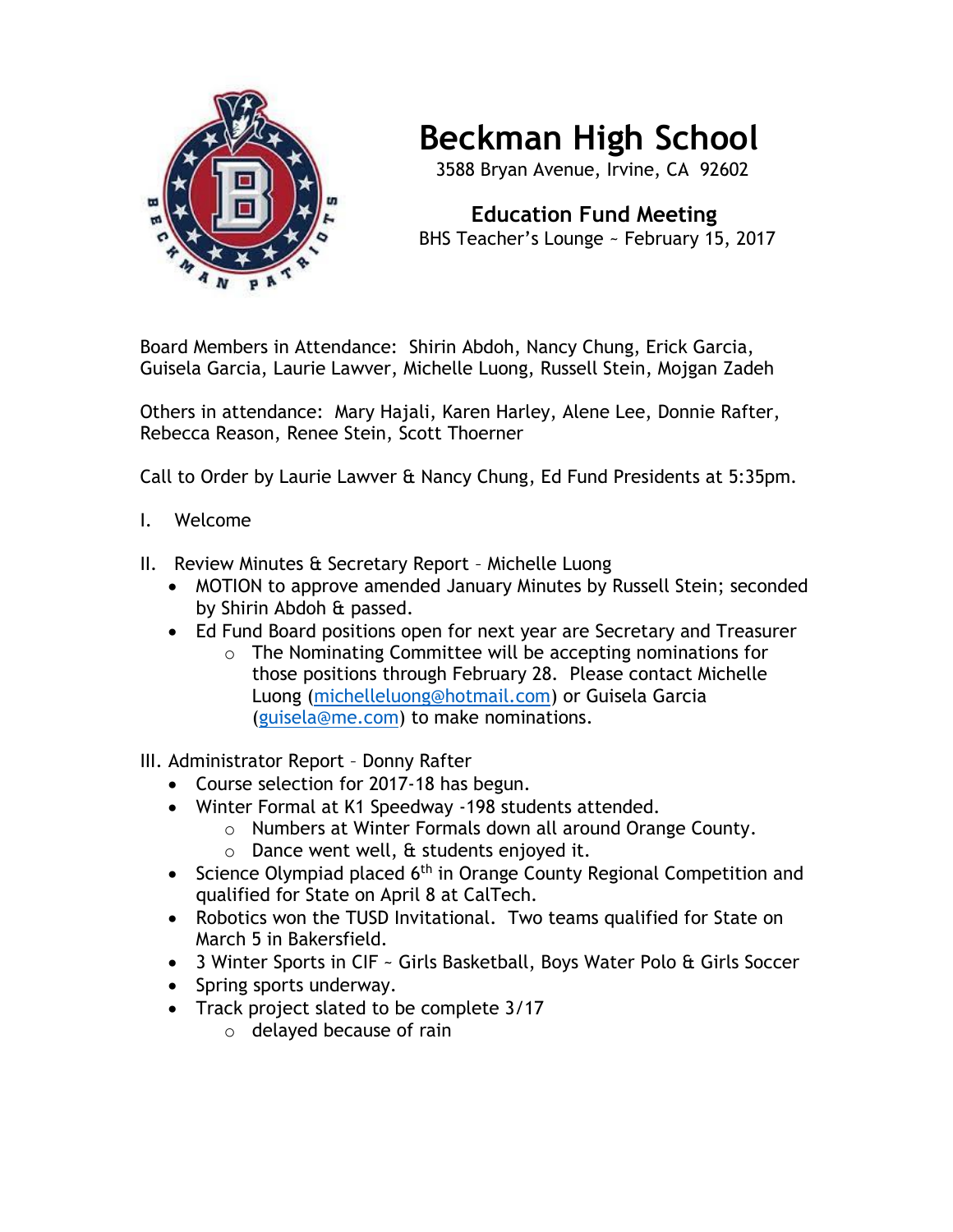- API scoring of schools is going away, and a new measurement system will be released by the state.
	- $\circ$  Schools will be measured by multiple indicators (state  $\theta$  local) rather than by one number.
	- o Schools will be recognized for improvement/growth even if numbers are not high overall.
	- o Points out strengths and areas of deficiency
	- $\circ$  School districts are positive about this new method of measurement.
- For \$2000 departmental grants, Ed Fund has heard from PE, Visual/Performing Arts, Science & Social Science departments. Math, English, & World Language departments have not requested use of grant money.
- IV. President & Fund Development Reports Laurie Lawver & Nancy Chung
	- Met with Caroline to discuss Spring Fundraiser.
	- Working with Graphic Design class to make digital invitation.
		- o Digital invitations (hopefully animated) will be emailed to everyone. Link to pay will be embedded.
		- o Russell figuring out how to do payment through digital invitation.
		- o Need list of programs Ed Fund has supported to include on invitation.
		- $\circ$  Invitations will include opportunity to sponsor teachers.
		- o Plan to resend invitation multiple times.
		- $\circ$  Reach out to different groups & personally invite.
		- o Reach out to Pioneer & Orchard Hills parents
	- Theme: Celebrate Diversity Cost: \$50 Date: May 12
	- Would like to know demographic information of BHS for theme.
	- Student groups will perform. Need to be careful about alcohol around students.
	- May ask student photographers to capture the event.
	- Donations needed for silent auction.
		- $\circ$  Suggestion to auction priority in choosing a parking spot.
		- $\circ$  Suggestion to auction activities with teachers. (ex: Bowling with Mr. Bowman, etc.)
		- o Email auction donation letter along with minutes.
		- $\circ$  Suggestion to auction wine from wine wall.
		- o Suggestion to send email blast for auction donation items.
		- o "Choose your own schedule" is not available for auction.
		- o Auction VIP Seats for graduation (not additional seats).
	- February 28 planning meeting at Caroline's house
- V. Treasurer Report Russell Stein
	- No changes since last time.